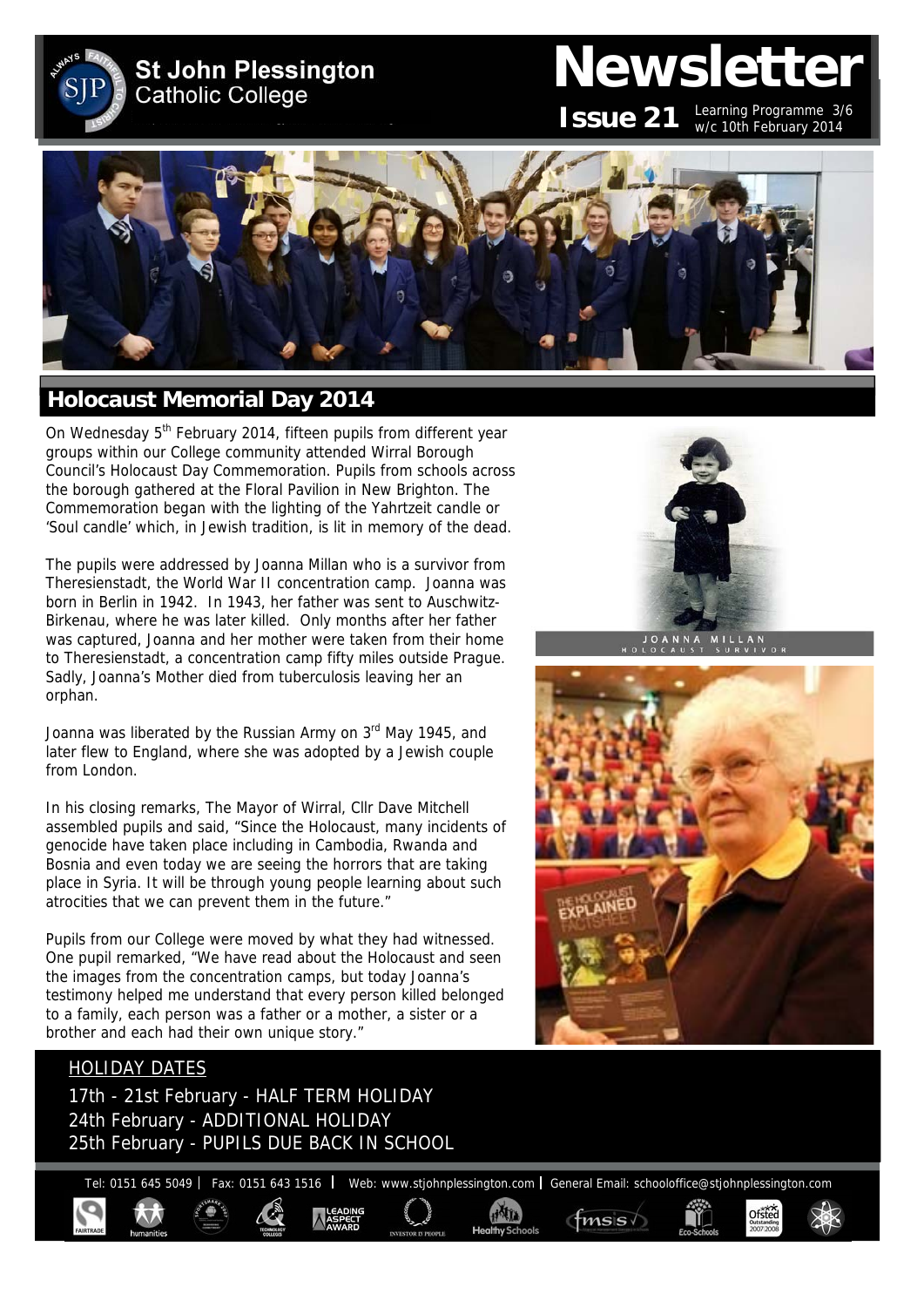## **Language Corner**

#### **Vamos al Mercado!**

Mr Passmore needs you to help him with his shopping! Read through the list of items he needs, check this against the price board from the market and write down how much the total bill will be. The first five correct answers to Mr Passmore will win house points!



Years 7 & 8 Having difficulty

with your MFL homework? Please come to Homework Club every Tuesday during Academic Review! Get your pass from LA1 at break-time on Tuesday.

Years 8 & 9 Do you want to enhance your language knowledge even further? Why not learn French? French Club is held every Tuesday at 3.20pm in LA1.

World Film Club this WEDNESDAY! Get your passes from MFL3 Wednesday break to avoid being locked out!

## **Year 9 Spelling Bee**

On Friday 31st January, nine Year 7 pupils delivered an impressive performance whilst competing in Stage 2 of The Routes into Foreign Languages Spelling Bee. Pupils had sixty seconds to translate a selection of words into Spanish before spelling out each letter individually using the Spanish alphabet. Our four winners were Fiona Logan, Erin Glanvill, Hollie Christelow and Libbey Emery. They will now go on to compete in Stage 3 of the regional finals at Manchester Metropolitan University. Our overall winner, Hollie Christelow, was crowned 'Queen Bee'. Well done!



#### **Car Boot Sale**



## **Coming up**

- Friday 28th February Yr 8 Enterprise Day
- Saturday 8th March Car Boot Sale
- Tuesday 11th March PTA Meeting
- Tuesday 18th March Yr 12 UCAS Evening



## **Attendance 3/1/14 - 7/2/14**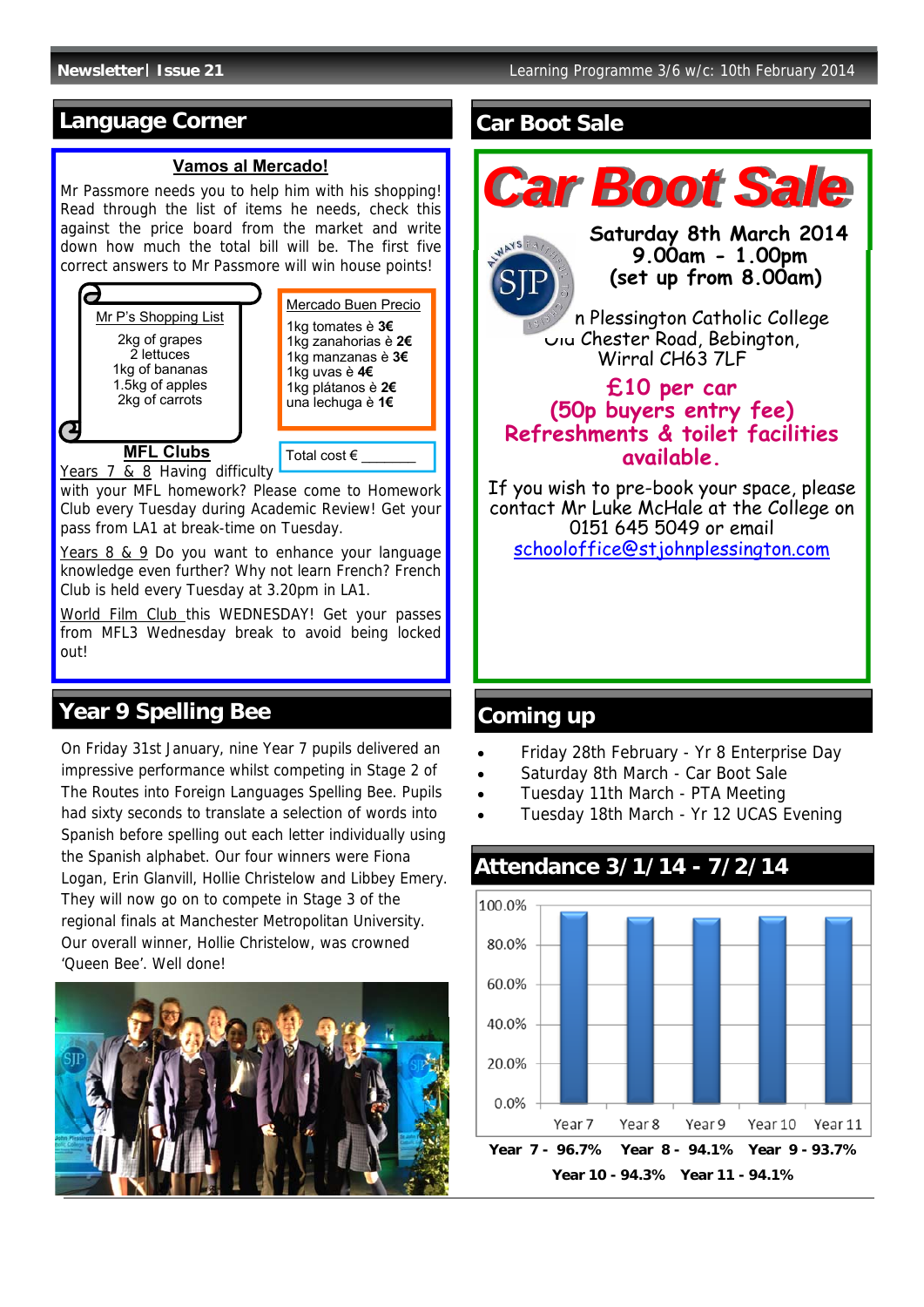# **GCSE Revision/Coursework Support Classes Timetable**

| <b>Monday</b>              | Tuesday                    | Wednesday                    | <b>Thursday</b>            | Friday                     |
|----------------------------|----------------------------|------------------------------|----------------------------|----------------------------|
| <b>RE</b>                  | <b>History</b>             | <b>Health &amp; Social</b>   | <b>Health &amp; Social</b> | <b>Health &amp; Social</b> |
| 8.00am - 8.30am            | 8.00am - 8.30am            | Care                         | <b>Care</b>                | <b>Care</b>                |
| (breakfast                 | HUM1                       | 12.30pm - 1.15pm             | 12.30pm - 1.15pm           | 12.30pm - 1.15pm           |
| included) RE3              |                            | VOC1                         | VOC <sub>1</sub>           | VOC1                       |
| <b>Health &amp; Social</b> | <b>Health &amp; Social</b> | <b>History</b>               | <b>Spanish</b>             | <b>PE BTEC</b>             |
| Care                       | <b>Care</b>                | 3.20pm - 4.20pm              | $3.20pm - 4.20pm$          | 3.20pm - 4.20pm            |
| 12.30pm - 1.15pm           | 12.30pm - 1.15pm           | HUM1                         | (Higher) MFL7              |                            |
| VOC1                       | VOC <sub>1</sub>           |                              | (Foundation) MFL1          |                            |
| <b>Music</b>               | <b>Geography</b>           | DT : Product De-             | <b>History</b>             | <b>DT Graphics</b>         |
| 12.30pm - 1.15pm           | $3.20pm - 4.20pm$          | sign, Textiles,              | $3.20pm - 4.20pm$          | (Yr 11 & 12)               |
| MUSIC <sub>2</sub>         | HU2 & HU3                  | <b>Graphics &amp; Cater-</b> | HUM <sub>1</sub>           | 3.20pm - 4.20pm            |
|                            |                            | <u>inq</u>                   |                            | DT <sub>6</sub>            |
|                            |                            | 3.20pm - 4.20pm              |                            |                            |
|                            |                            | DT1, 2, 3, 4 & 6             |                            |                            |
| <b>Drama</b>               | <b>Health &amp; Social</b> |                              | <b>Health &amp; Social</b> |                            |
| 12.30pm - 1.15pm           | <b>Care</b>                |                              | Care                       |                            |
| DRAMA1                     | 3.20pm - 4.20pm            |                              | 3.20pm - 4.20pm            |                            |
|                            | VOC <sub>1</sub>           |                              | VOC1                       |                            |
| <b>PE BTEC</b>             | PE (Yr 10) BTEC            |                              | Art                        |                            |
| $12.30pm - 1.15pm$         | $3.20 - 4.20$ pm           |                              | 3.30pm - 5.00pm            |                            |
|                            |                            |                              | ART <sub>2</sub>           |                            |
|                            | <b>Art</b>                 |                              | <b>RE</b>                  |                            |
|                            | $3.30pm - 5.00pm$          |                              | 3.20pm - 4.20pm            |                            |
|                            | ART <sub>2</sub>           |                              | RE3                        |                            |
|                            | <b>DT: Product De-</b>     |                              | DT (Product De-            |                            |
|                            | sign, Graphics &           |                              | sign, Graphics &           |                            |
|                            | <b>Catering</b> (Yr 10-13) |                              | <b>Catering</b> )          |                            |
|                            | $3.20pm - 4.20pm$          |                              | 3.20pm - 4.20pm            |                            |
|                            | DT1, 2, 4 & 6              |                              | DT1, 2, 4 & 6              |                            |

# **Sixth Form Revision & Coursework Support Timetable**

| <b>Monday</b>     | <b>Tuesday</b>             | Wednesday                   | <b>Thursday</b>            | Friday |
|-------------------|----------------------------|-----------------------------|----------------------------|--------|
| Independent       | English Comb & Lit.        | English Comb & Lit.         | English Comb & Lit.        | P.E.   |
| <b>Study Time</b> | <b>AS Psychology</b>       | AS French                   | A2 Psychology              | DT     |
|                   | AS Sociology (wk1)         | A2 Spanish                  | H&S                        |        |
|                   | A2 Sociology (wk2)         | <b>Physics</b>              | <b>Performing Arts</b>     |        |
|                   | <b>AS Biology</b>          | Chemistry                   | <b>Physics</b>             |        |
|                   | <b>AS Chemistry</b>        | <b>AS Religious Studies</b> | <b>AS Science Applied</b>  |        |
|                   | A2 Applied Science         | <b>Maths</b>                | <b>Maths</b>               |        |
|                   | AS Geography               | A2 Biology                  | A2 History                 |        |
|                   | <b>AS History</b>          | DT                          | A2 Media                   |        |
|                   | AS Media                   | <b>ICT</b>                  | <b>Health &amp; Social</b> |        |
|                   | World Development          | <b>PE</b>                   | DT                         |        |
|                   | <b>Health &amp; Social</b> |                             | <b>ICT</b>                 |        |
|                   | A <sub>2</sub> RE          |                             | <b>PE</b>                  |        |
|                   | Art / DT / ICT / PE        |                             |                            |        |
|                   |                            |                             |                            |        |

You are advised to attend all after school (3.20pm – 4.30pm) sessions, where possible, to maximise your potential to achieve your best possible grade.